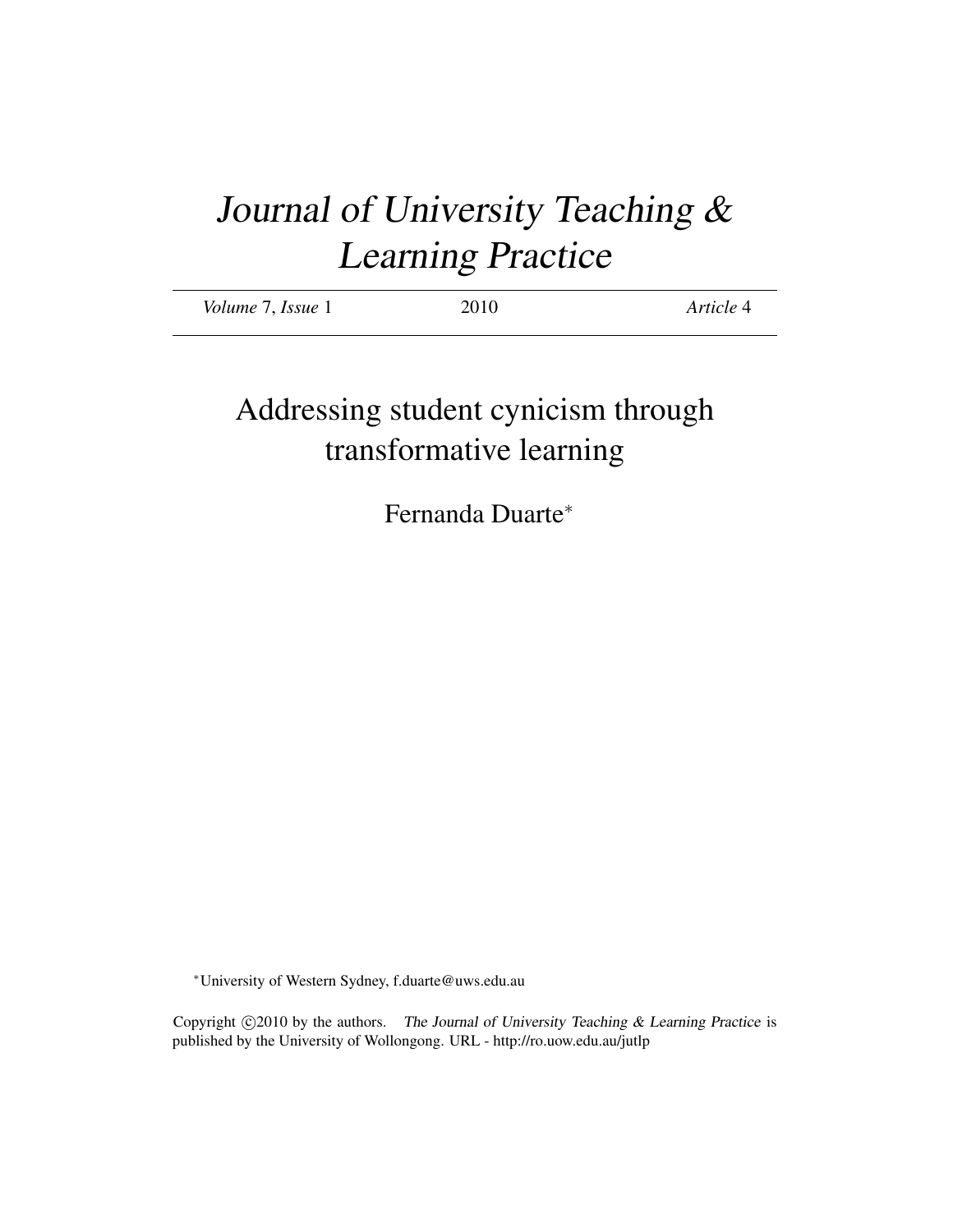# Addressing student cynicism through transformative learning<sup>∗</sup>

Fernanda Duarte

#### Abstract

This paper reflects on insights that emerged from the findings of a qualitative study conducted by the author in 2007 with third year management students from an Australian university on their perceptions in relation to business ethics. The findings revealed an attitude of cynicism with regard to the application of ethical principles beyond university years – in "the real world of business'. This led the author to engage in more systematic efforts to address this problem, and to this end, she found Mezirow's notion of transformative learning inspiring and valuable. It is contended that reflection and critical thinking are crucially important skills to enable consciousness shifts that will lead to a deeper understanding and greater appreciation of the importance of ethical conduct in management. They can act as antidotes to attitudes of cynicism which make students feel powerless and dejected, disinclined to apply the knowledge gained during their training beyond university years. A selection of examples of class activities and assessments to foster transformative learning is provided.

KEYWORDS: cynicism; transformative learning; critical thinking; reflection; business ethics

<sup>∗</sup> I would like to than the reviewers for their constructive comments and suggestions which significantly enriched my manuscript.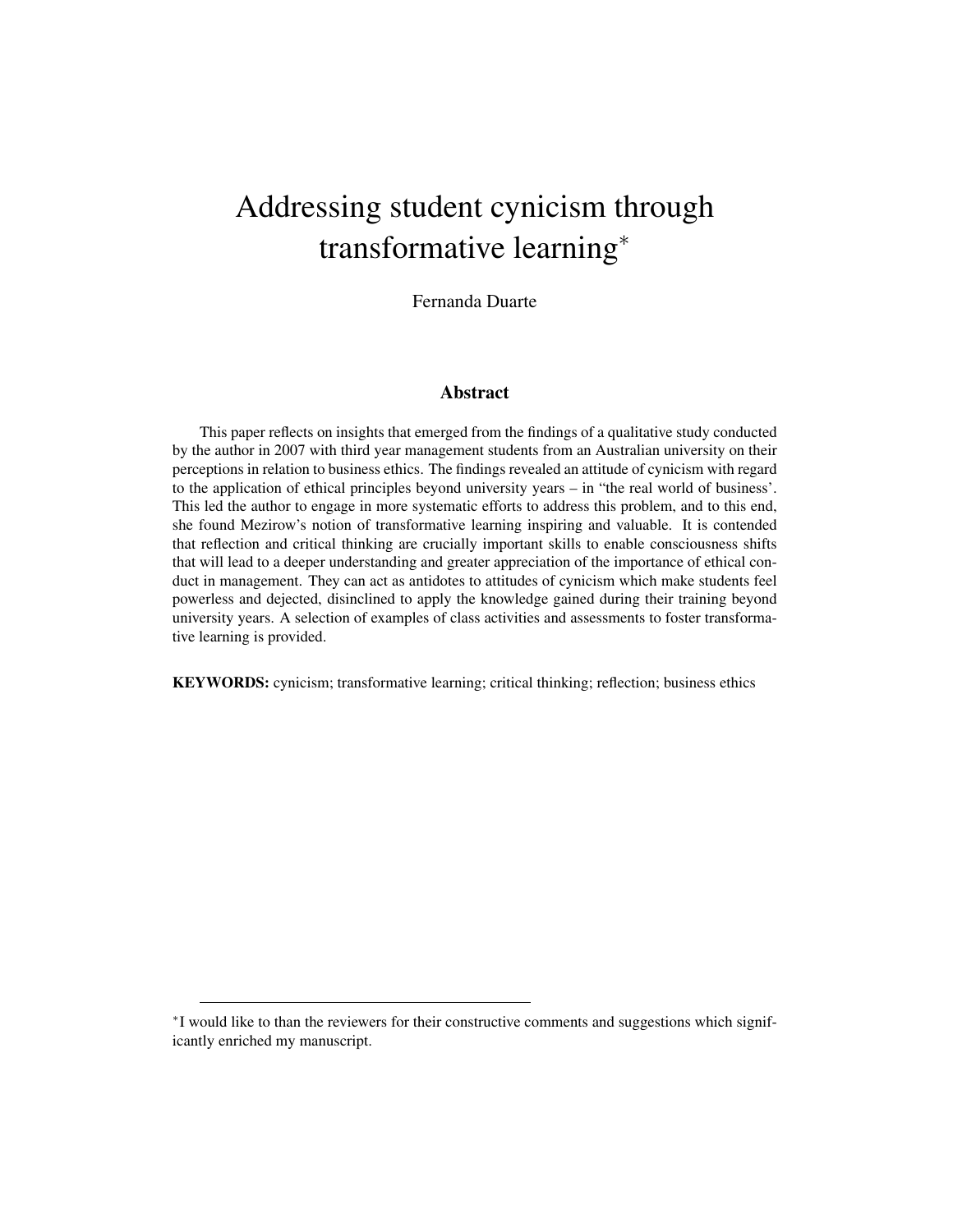#### **Introduction**

The last three decades have witnessed something akin to a shift of consciousness in the business sphere, reflected in an increased preoccupation in management education with business ethics. This topic is now an integral feature of business schools curricula (see Block & Cwik, 2007; Crane, 2004; Harris & Guffey, 1991; Milton-Smith, 1995; Pamental, 1989; Sims & Felton Jr, 2006) and has been the focus of extensive pedagogical research (Block  $\&$ Cwik, 2007). However, as a teacher of business ethics, the author often wonders whether management students feel sufficiently confident to apply the theoretical knowledge gained in their training, beyond university years. A qualitative study carried out in an Australian university in 2007 to investigate the perceptions of undergraduate management students in relation to business ethics, suggests that this confidence is lacking (Duarte 2008). While the students' responses generally indicated approval of the study of ethical principles, a significant number revealed an attitude of cynicism in relation to the possibility of applying ethics in the "real world of business". For the purpose of this paper, cynicism is defined as a deeply entrenched pessimism about the world, involving an "attitude of scornful or jaded negativity" (Johnson, 2005, p. 45). A cynical person has a general distrust about the integrity of others, in particular people in positions of power and influence. Cynicism goes hand in hand with apathy, a lack of concern for the well being of society and a lack of interest in taking action to address social and moral issues. Cynicism and apathy have been identified as causing factors of civic disengagement (Jones, Henfler, & Johnson, 2001; Loeb, 1999) which is a rather negative outcome for future business managers, given the centrality of business in contemporary society. Civically engaged, ethical managers are strongly needed to ensure a sustainable future.

From a pedagogical perspective, the findings of the above study point to a need for more systematic efforts to encourage higher degrees of reflection and critical thinking among business students. Not only are these skills pivotal for a greater appreciation of the importance of ethical conduct in management, but they also help foster self-confidence to operationalise abstract ethical principles in the workplace, which may lead to greater levels of commitment to positive social change among the students. As noted by Wenger (1998, p. 105), the teacher can play a "brokering" role in the boundary crossing between university and work, enabling not only a smooth transition between these two domains, but also a "consequential transition" – that is, a shift which is "consciously reflected on [and] struggled with" creating opportunities for individuals to be actively involved in the transformation of society (Beach, 2008, pp. 42-43).

In this paper, the author reflects on some vital insights that emerged from the findings of her 2007 study on students' perceptions of business ethics, and on important changes in her teaching approach prompted by these insights. She re-visits the seminal works of Jack Mezirow (Mezirow & Associates, 1990) and Donald Schön (1983, 1987) to explore pedagogical concepts and practices that can be used to address the problem of student cynicism.

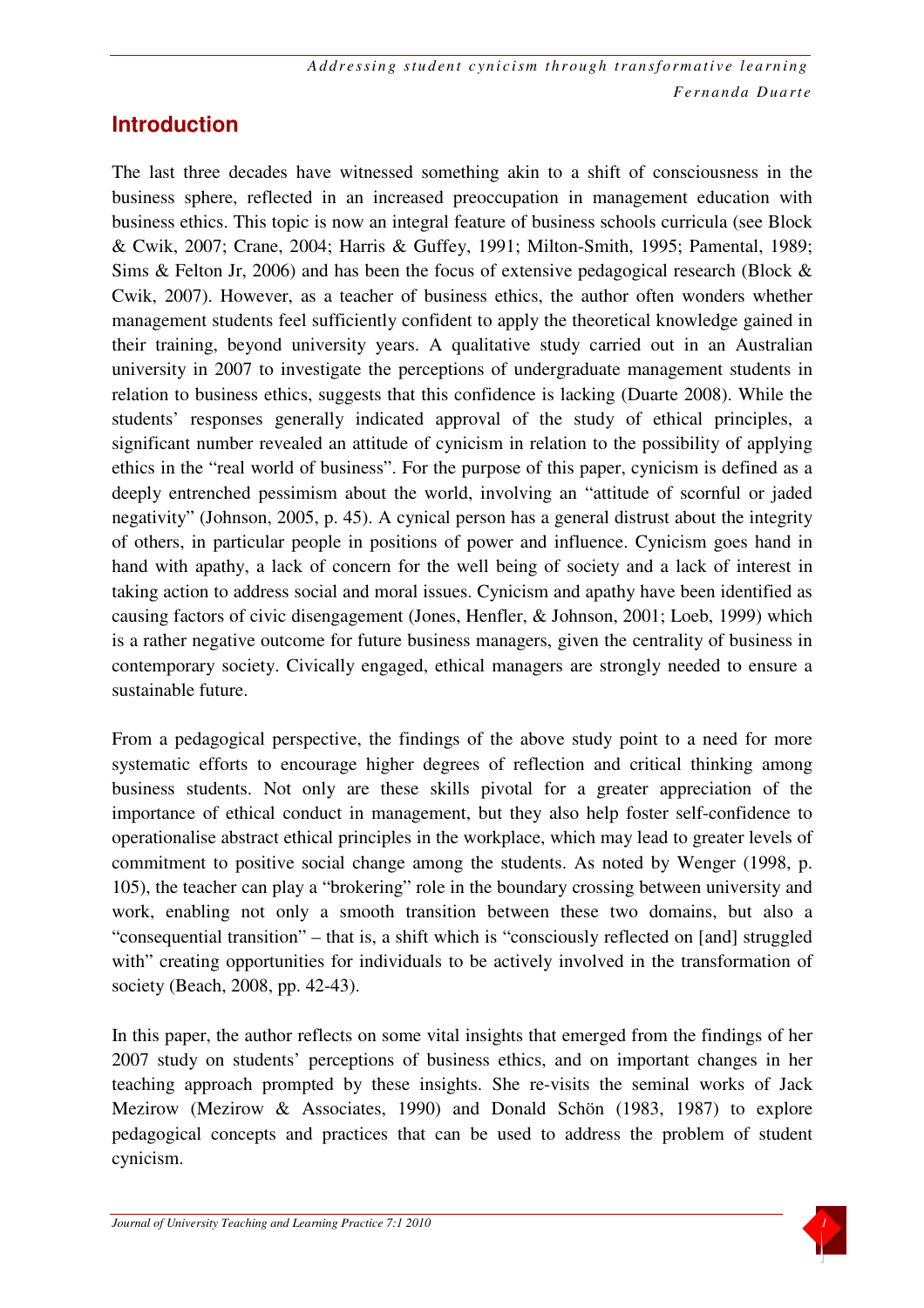The first part of the paper contextualises the discussions to be developed through a brief examination of the core findings of the above mentioned study; the second reflects on the pedagogical insights that emerged from the study and explores the notions of *transformative learning* (Mezirow & Associates, 1990) and *reflective practice* (Schön, 1983, 1987); the third provides examples of class activities and assessments that can be used to operationalise these concepts.

## **Students' perceptions of ethics: findings and insights**

The idea to conduct the study in question emerged from a comment made, some time ago, by one of the author's students about what he perceived as "too much ethics and social responsibility" in the Bachelor of Business Management. This comment was a source of concern, as it made the author wonder whether this was just the personal opinion of one individual or whether it was a general attitudinal trend amongst management students. She therefore conducted a study with 119 students from a third year subject called *Contemporary Management Issues* to address the following questions:

- 1. To what extent do students believe that ethics is a relevant topic for future managers?
- 2. Do students in the Bachelor of Business Management believe that they have gained any benefits from studying business ethics?

 The instrument of data collection was a qualitative (anonymous) questionnaire survey containing open-ended questions on the participants' views regarding the study of business ethics, and a single multiple choice item stating:

*It's all very well to talk about ethics in business management, but the reality is that, at the end of the day, what matters is a company's ability to remain competitive and profitable*.

The above statement was deliberately framed in polemic terms for the purpose of eliciting a visceral response in the participants. They were instructed to tick a box indicating whether they "Agreed", "Disagreed" or were "Indifferent" in relation to the statement. Space was provided for further elaboration, if so desired.

Analysis of the questionnaires revealed that the findings were largely at odds with the comment made by the student who believed that there was "too much ethics" in the Bachelor of Business Management. The great majority of participants (95%) were of the opinion that the study of ethics is important for future managers, and a significant number (84%) believed that they had benefited from studying ethics. There was nevertheless a disturbing pattern in the responses to the polemic statement: a significant percentage of students (42 %) indicated that they *agreed* with it.

This pattern reflects what Desjardins (2006:9) describes as the "daunting gap between ethical judgement and behaviour" – that is, a disjuncture between the *ideal* and the *practice* of ethics.

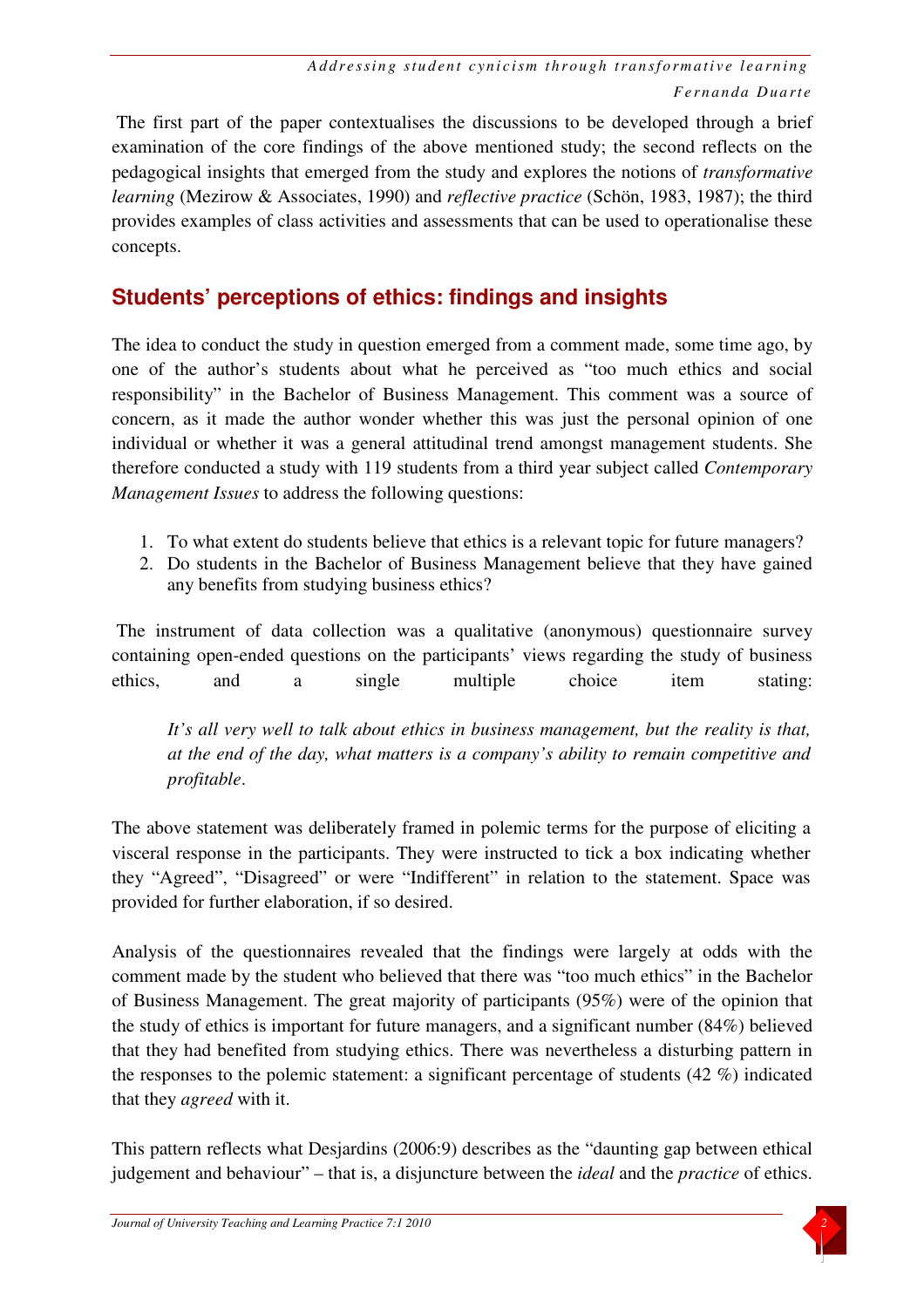This finding resonates with the moral dilemmas that often confront contemporary managers based on the tension between their individual beliefs and their role as professional managers (Boatright, 2007, p. 22). Whereas as individuals, business managers may earnestly believe in the importance of ethical practice, as professionals they often find themselves in a conundrum where there is a temptation, or shareholder pressure, to place economic performance above ethical principles.

Reflecting on the findings of the study, the author wondered whether the attitudes observed in the survey could be due to her students' inability to *imagine* alternatives to the dominant business paradigm which puts profits above everything else, including ethics. Could it be that the students felt so helplessly "trapped" in this particular version of reality that they could not envisage alternative frames of reference? With this pressing question in mind she decided to review her pedagogical approach, and began to search for a suitable alternative geared more specifically towards personal transformation. While a significant body of work has been published on critical management education in the last decade or so (Alvesson & Willmott, 1996; Burrell, 2001; Cunliffe, 2002, 2004; Cunliffe & Jong, 2002; Fournier & Grey, 2000; French & Grey, 1996; Grey, 2004; Grey & Mitev, 1995; Grey & Willmott, 2005; Reynolds, 1997, 1998), the author felt that the ideas of educational theorists Jack Mezirow and Donald Schön resonated particularly well with her aim of addressing student cynicism, given the emphasis of these theorists on the transformative dimension of education. Their ideas are explored in the sections below.

### **Transformative learning as an antidote to cynicism**

The core message in Mezirow's (1990) writings is that education should play an emancipatory role; that is, it should free the learner from any form of authoritarian control – in particular the more insidious forms of social control stemming from dominant "meaning perspectives". Mezirow (1990b, p. xvi) defines meaning perspectives as "the structure of assumptions that constitute a frame of reference for interpreting the meaning of a given experience". These assumptions shape the belief system of individuals and also those underlying dominant discourses and practices in society. Meaning perspectives, Mezirow explains, are constituted by "higher order schemata, theories, propositions, beliefs, prototypes, goal orientations and evaluations". These elements provide the criteria for making value judgments and for the creation of belief systems.

An example of a pervasive meaning perspective that is critically relevant in the context of management education is the assumption that profit is the only goal of business. This essentially instrumental way of thinking provides a widely accepted, generally taken-forgranted frame of reference that no doubt influences the way management is taught in business schools, and thus how business students perceive their own role as future managers. This meaning perspective does not leave room for consideration of ethical principles in business decision-making. Therefore, it is important that teachers encourage students to imagine alternative meaning perspectives in order to create a more humanistic and socially

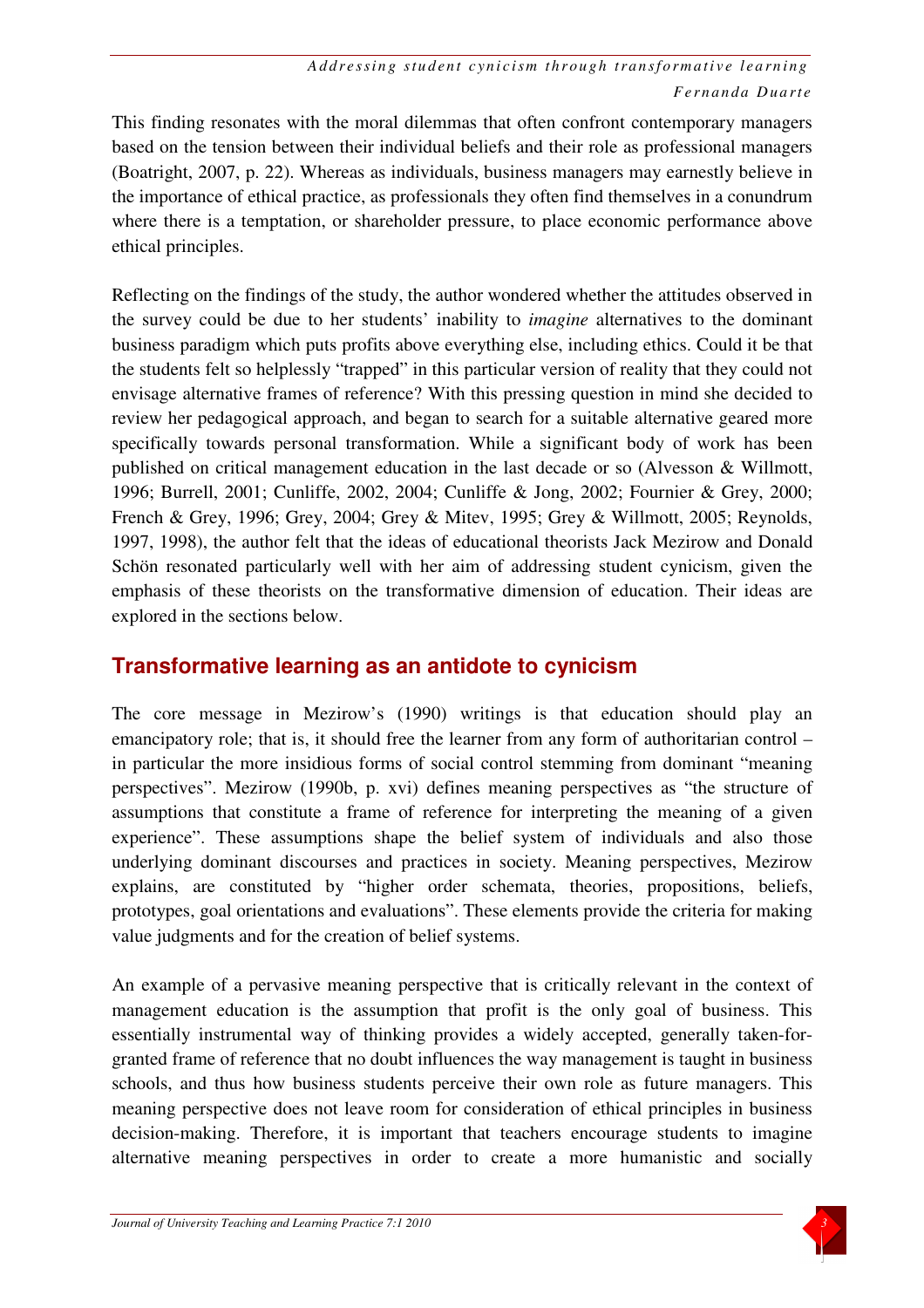responsible approach to business management. This can be potentially accomplished through emancipatory education.

Emancipatory education is defined by Mezirow (1990a, p. 18) as an "organized effort to precipitate or to facilitate transformative learning in others." This means that learners are encouraged by teachers to become more conscious and indeed critical of the dominant meaning perspectives that shape thought and action in contemporary society. This approach can open up possibilities for the creation of alternative meaning perspectives consistent with counter-hegemonic discourses that have been emerging in the past two decades (e.g., business ethics; corporate social responsibility; sustainability). While the narrative of the instrumental rationality paradigm was premised on relentless economic growth, 21st Century narratives are increasingly premised on notions such as social and environmental sustainability, and intergenerational equity (e.g., Adebowale, 2002; Cave, 2007; Cheney, Nheu, & Vecellio, 2004; Dale, 2001; Kohn & Gowdy, 2001; Koning, 2001; McKenzie, 2004). It is therefore essential to encourage students to embrace these new ways of seeing that can be a suitable complement to the more technical aspects of management studies that currently dominate business school curricula.

Emancipatory education is dependent upon what Mezirow (1990a) calls transformative learning, a process that can change the way students understand their experience of the world and that of other people and social groups. Transformative learning goes beyond the passive acquisition of abstract knowledge in the classroom. It is aimed at creating a conscious commitment to engage in action that will contribute to positive social change. Indeed, for Mezirow (1990a, p. 1) learning is "the process of making a new or revised interpretation of the meaning of an experience, which guides subsequent understanding, appreciation and action". In his framework, transformative learning is facilitated by two closely related pedagogical concepts – reflection and critical thinking.

# **Reflection and critical thinking**

The ability to reflect is crucial for transformative learning because reflection entails deep thinking about the "justification of one's beliefs" in order "to guide action [and] give coherence to the unfamiliar" (Mezirow, 1990b, p. xvi). Reflection involves a deep and thorough exploration of one's own belief systems, and also of the extent to which these belief systems influence problem solving in ever changing contexts. Most importantly, the ability to reflect is fundamentally important to understand the structure of the different meaning perspectives operating in our society, and also to challenge negative attitudes and approaches that hamper positive social change. Reflection, thus, goes hand in hand with critical thinking, an "elusive activity" (Moon, 2007) defined in different ways by different people.

In his work, Mezirow examines definitions of critical thinking provided by Langsdorf and Brookfield. Langsdorf's (1988, p. 45) definition resonates well with Mezirow's transformative learning framework, as it emphasises the importance of attitudinal shifts. For Langsdorf (1988, p. 45), critical thinking

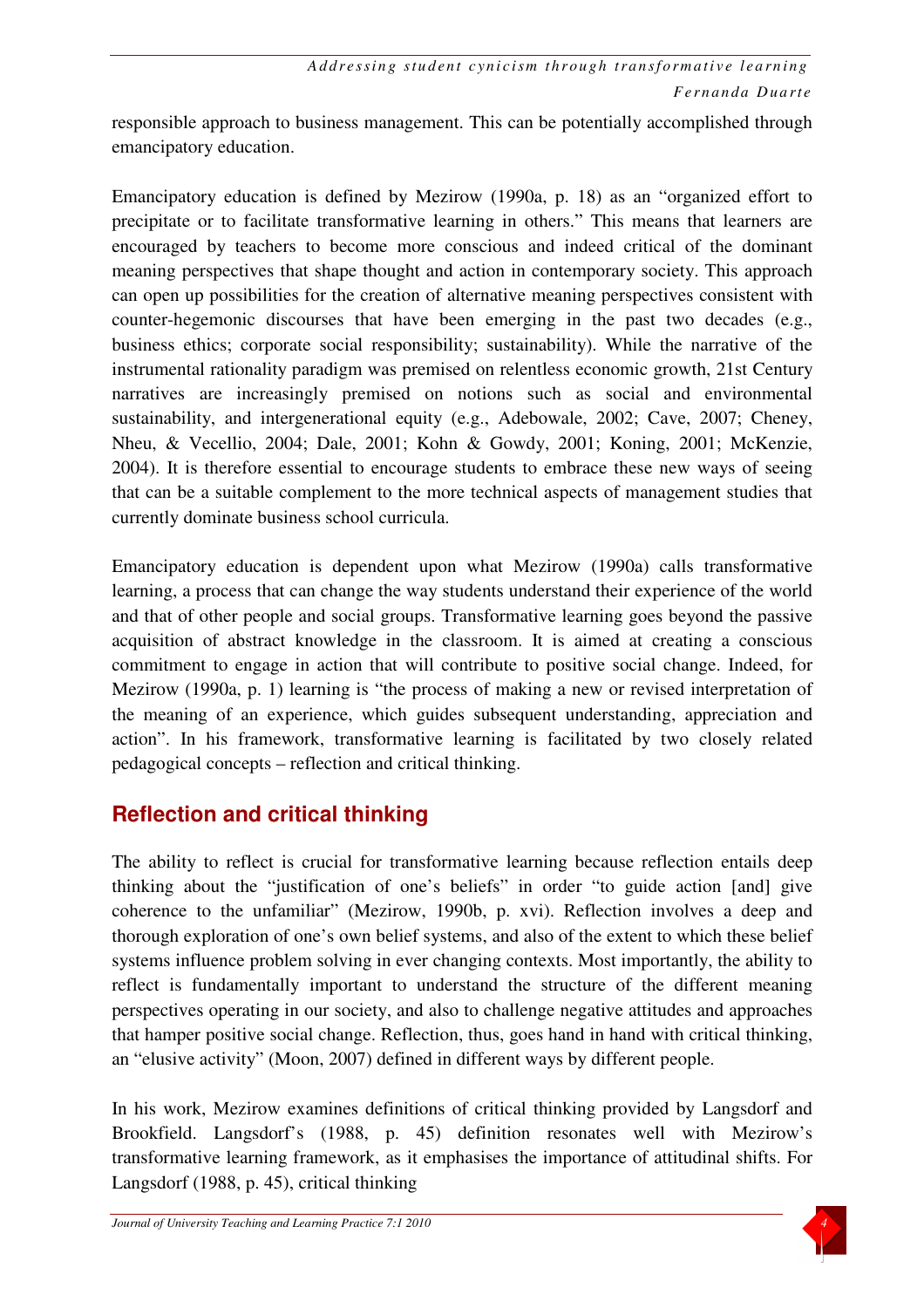is concerned with developing the ability to assess both explicit and implicit claims, so as to determine what I ought to do, or which claim I ought to accept, on the basis of good reasons for that decision – rather than on the basis of force, chance or custom.

The above definition is further enhanced by the one provided by Brookfield (1995, p. 13) who notes that critical thinking engenders *more* than just cognitive activities such as logical reasoning or looking for empirical evidence; it involves awareness of the assumptions that underlie our beliefs and behaviour. This means that by thinking critically we are able to both justify our ideas and actions and judge the rationality of these justifications.

Applying Brookfield's definition to the context of management education, critical thinking encourages students to question the assumptions underlying established belief systems, discourses and practices regarding the role of business in society. It also prompts the realisation that although these beliefs, discourses and practices are often promoted as "the only way to go", they are in fact ideological constructs, deployed and maintained to serve the interests of the powerful. Critical thinking is essential to create reflective thinkers who are able to use critical judgment to solve problems (Kitchener & King, 1990, pp. 159-160), and not just passively accept the *status quo* because they feel too powerless to challenge it.

Critical thinking leads to what Mezirow (1990a, p. 1) calls "critical reflection" which is not only concerned with the *how* and *how-to* but with "the *why*, the reasons for and consequences of what we do" (Mezirow, 1990a, p. 13; italics added). Critical reflection, he warns, can be a daunting activity, as it engenders the possibility of "negation of values that have been very close to the center of one's self-concept" (Mezirow, 1990a, p. 12). For example, in the competitive world of business, it is not easy for managers to relinquish Friedman's (1970) corollary that "The business of business is to increase profit". It can be speculated that to some extent, this is because this corollary is routinely imparted to undergraduate management students during their university training which tends to construct management as a purely instrumental activity (i.e. a means to achieve productivity and profit). The moral aspects of the profession are often played down or altogether disregarded.

For Mezirow, critical reflection (1990, p. xvi; italics added) "results in the *reformulation* of a meaning perspective to allow a more inclusive, discriminating and integrative understanding of one's experiences". In this context, learning engenders both achieving insights as well as *acting* on these insights, which is a distinctive feature of the transformative learning framework (1990a, p. 18). At this point it is opportune to bring Schön into the discussion, in particular his assertion that the reflective thinkers of today will be the reflective practitioners of tomorrow (Schön, 1983, 1987).

Reflective practitioners are never afraid of asking themselves probing questions about their competence and ability to make ethical decisions; are constantly looking for different ways to further their knowledge and expertise, and are prepared to reassess and modify their meaning perspectives to ensure that they are relevant to contemporary social realities.

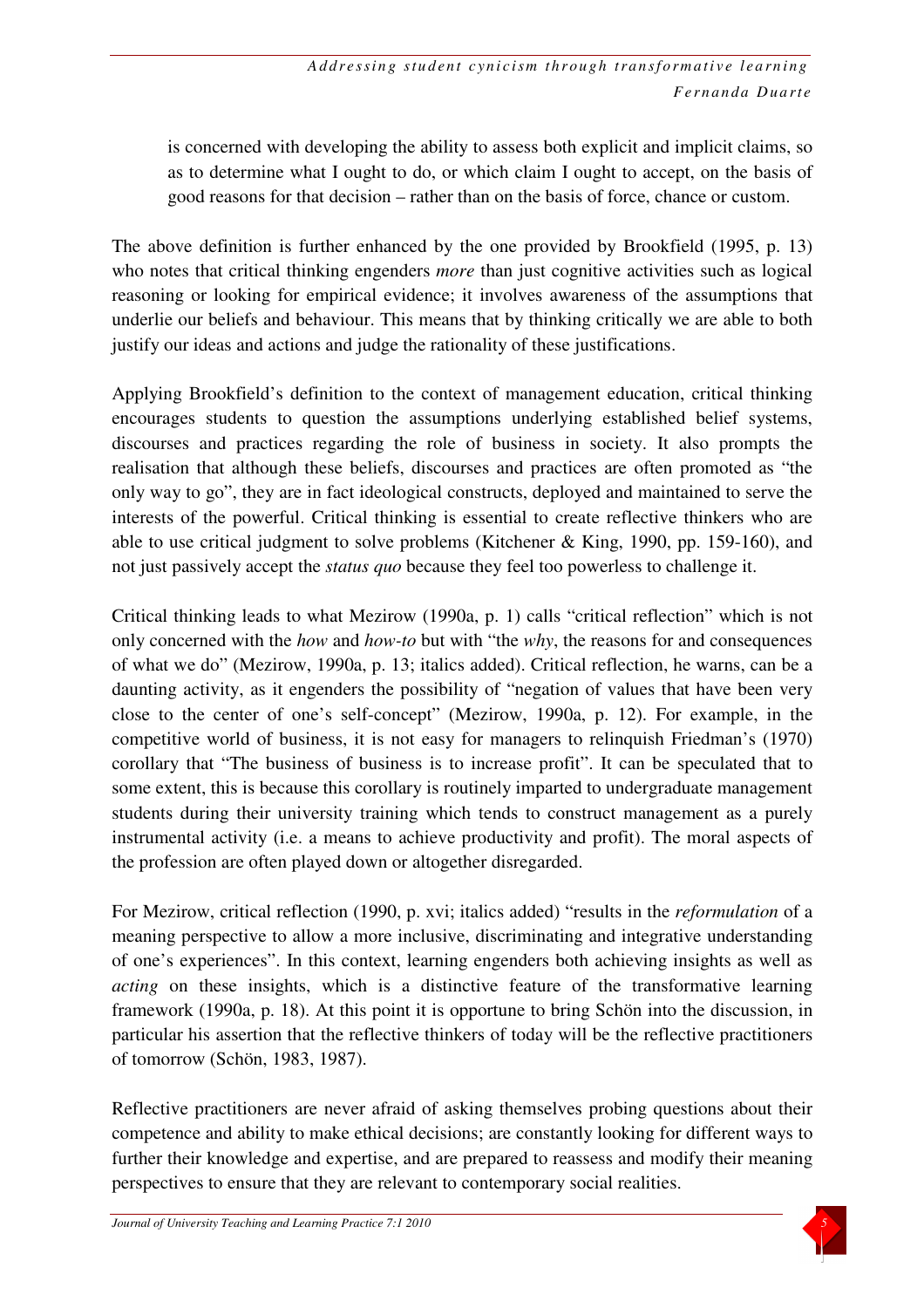One of the core skills of reflective practitioners is their ability to engage in what Schön (1983, pp. 241-242) terms "reflection-in-action", defined as "on-the-spot surfacing, restructuring, and testing of intuitive understandings of experienced phenomena". This often takes the form of a "reflective conversation" with the situation to ensure that the best possible decision will be reached – that is, a decision that will not be based on personal bias or prejudice but on well considered, critically assessed reasons. An ethical manager must be prepared to ask her or himself reflective questions such as:

- 1. How did this situation emerge in the first place?
- 2. Have I defined the problem accurately?
- 3. How would I have defined the problem if I stood on the other side of the fence?
- 4. Could my decision be harmful to other people or the environment?
- 5. What is my real intention in making this decision?
- 6. Can I discuss the issue with the affected parties before making a decision?
- 7. Am I confident that my position will be as valid over a long period as it seems now?
- 8. Could I comfortably disclose my decision to my boss, my chief executive officer, the board of directors, my family and society as a whole?

Schön (1983, p. 242) points out that when a manager reflects-in-action, s/he draws on the vast repository of organisational knowledge, acting as "an agent of organisational learning" who extends in their present inquiry the stock of knowledge which will be available for future endeavours.

Summing up, Mezirow's transformative learning framework and Schön's concept of reflective practitioner are useful heuristic tools to help teachers understand the pivotal role played by reflection and critical thinking in preparing students for the "consequential transition" that Beach (2008) writes about. It has been suggested in this paper that reflection and critical thinking can act as antidotes to cynicism because they encourage a deeper understanding of complex issues, and also the realisation that it is possible to take a more active role in addressing problems for which we believe there is no solution. This insight can empower students to play a more active role as future professionals, contributing meaningfully to the betterment of society.

Within the specific context of management education, the deep learning generated by reflection and critical thinking can facilitate the belief that it is possible to act ethically and equitably in the sphere of business. It is thus important to select the right types of activities and assessments to foster reflection and critical thinking in management education.

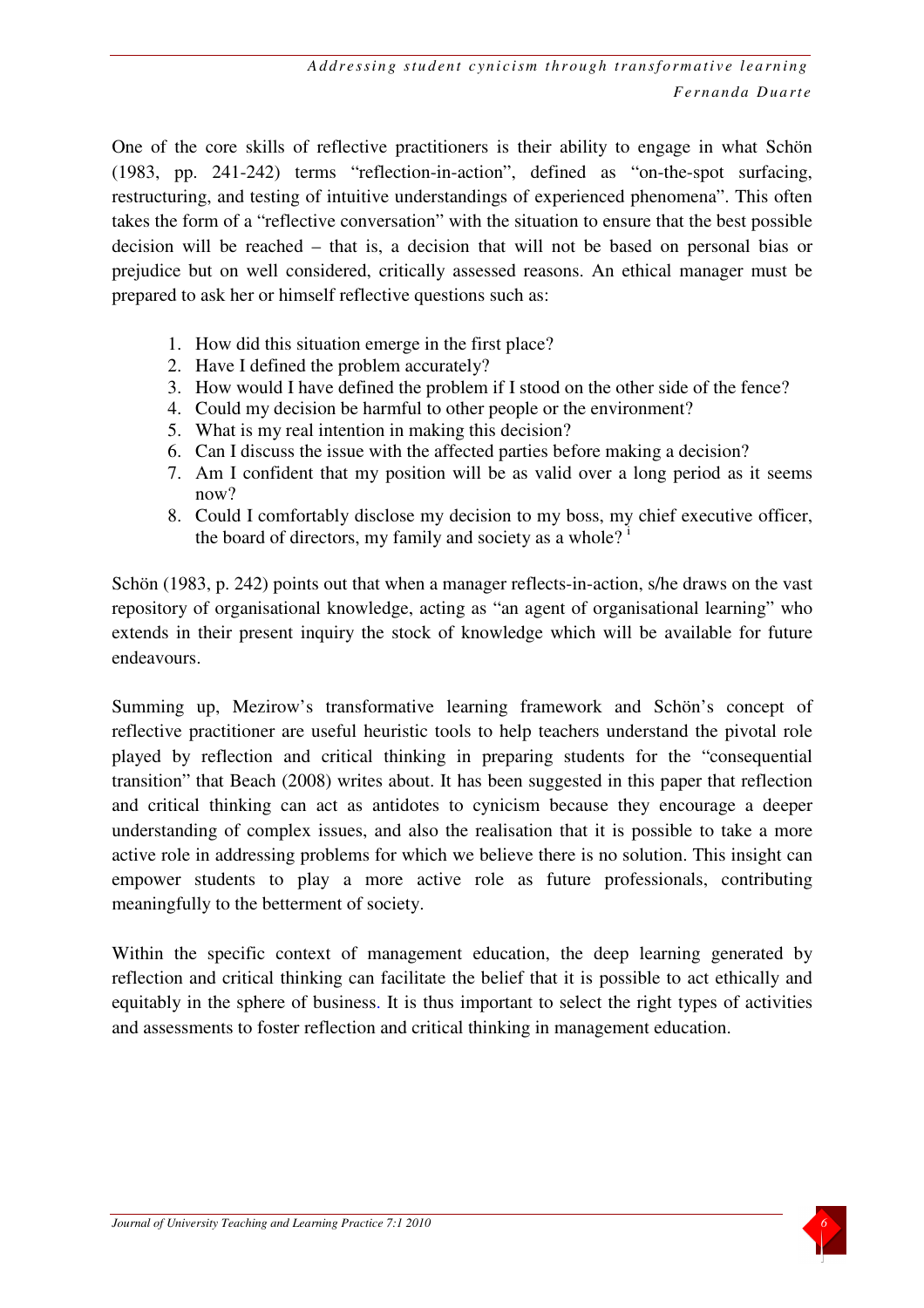## **Enabling transformative learning in business ethics teaching**

#### **Encouraging reflection**

Transformative learning can be effectively enabled through experiential learning, the idea that "there is an intimate and necessary relation between the processes of actual experience and education" (Dewey, 1938, pp. 19-20). Experiential learning is an ideal pedagogical approach to foster reflection, as it is based on activities that face students with real-life ethical dilemmas, and encourage them to ask themselves: *What is the right thing to do in this particular situation?* Experiential exercises, note Sims & Felton Jr (2006, p. 307), provide effective training and teaching tools "to prepare students to understand and cope with the ethical minefields that they are likely to encounter" in the sphere of work.

"Hypotheticals" is an effective and enjoyable experiential exercise to encourage reflection in business ethics subjects (see LeClair, Ferrel, Montuori, & Willems, 1999 ). Providing an example of this type of activity, Sims (2001, p. 180) suggests that the teacher presents students with "problems involving improper gifts, kickbacks and conflicts of interest" in order to "develop their ability to analyze unstructured ethical dilemmas and discern alternative courses of action."

In these exercises, students are placed in the role of a manager or employee in different types of companies and given a scenario involving a complex ethical dilemma, for which there are no black-and-white solutions. Students can be split into small groups of 3-4 and given different dilemmas to analyse. They are then asked to share with the class the decisionmaking processes used to address the dilemma. Below are two examples of managementrelated ethical dilemmas that can be used in hypotheticals:

#### *Dilemma 1:*

You are the general manager of a software company. A female employee tells you that one of the middle-managers has been making unwanted sexual advances towards her and that she will no longer tolerate it. The offender happens to be an old friend who was in the same MBA course as you some years ago. When you tackle the matter with him, he denies what the woman has reported. How do you resolve a situation like this? Explain why.

#### *Dilemma 2:*

You are the manager of an orphanage which is struggling for survival. You need a vehicle for the orphanage, and go to a car dealership. The salesperson offers you a new van worth US\$15,000 for free, but only if you declare in your organisation's taxation documents that the donated van was worth US\$30,000. You really need that van, not only because it will make the day-to-day running of the orphanage more effective, but it will also make the children very happy. Do you agree to take the van or not? Justify your decision. (Adapted from Thompson Rivers University, 2007)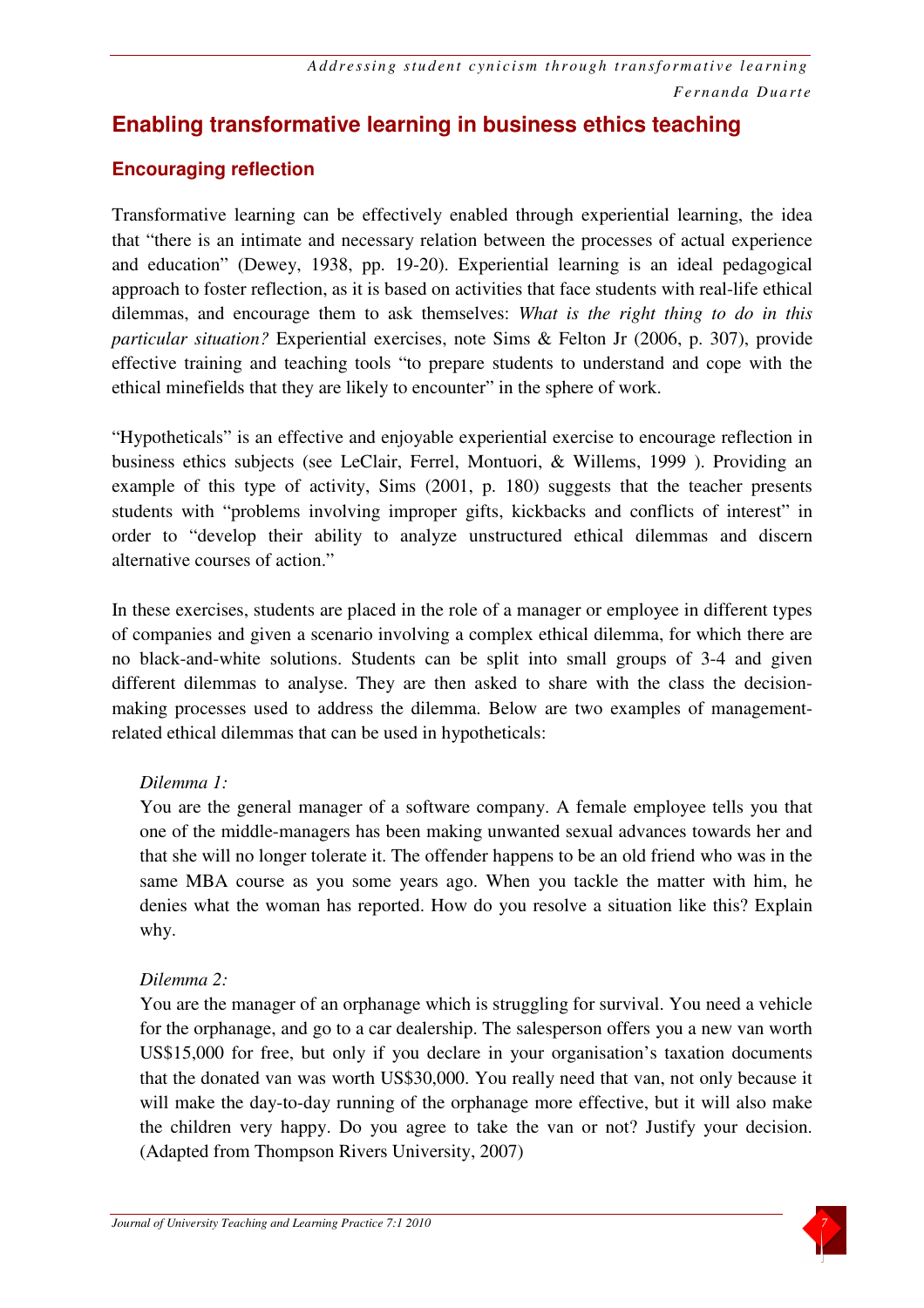Role play exercises are also effective tools to foster reflection in ethics teaching, as they encourage students to be "in the shoes" of different stakeholders, prompting consideration of alternative ways of interpreting a given situation. As noted by Brown (1994, p. 106), role play exercises also have the advantage of "creating low risk conditions for expression of extreme opinions by students". They require limited interference from the teacher, avoiding the old fashioned practice of "preaching by the authority figure." Role playing works better with small groups of students (8-10), as large groups can make students self-conscious, which can inhibit participation. However, it is also possible to use role playing effectively with larger groups. For instance, for a medium-sized classroom (maximum of 18 students) a complex scenario can be developed with multiple roles that are allocated randomly to the students. In larger classes (more than 25 students), small groups of students can be invited to create and enact a particular ethical dilemma involving multiple stakeholders (e.g. the CEO; the managing director; the middle-manager; suppliers; community; government; unions; environmental groups and so on). Each student can play the role of a different stakeholder, creating their script in line with the meaning perspective of their stakeholder (i.e., shareholders will talk about saving costs; government representatives will talk about policy; environmental activists will talk about saving the environment, and so on). Also in larger classes, the teacher can divide students into two groups and cast them into conflicting roles. For example, the left side of the class will take the shareholders' perspective on a given ethical issue, and the right side will play the role of customers challenging the instrumental shareholders' stance on profits (Goodpaster, Nash, & de Bettignies, 2006, pp. 4-5).

Following the role-play exercise, it is crucially important to carry out a *debriefing* session with students (Sims, 2001; Thatcher, 1986; van Ments, 1983). This often neglected processing stage of experiential learning refers to the "post-experience analysis designed to provide insight into the cases, journalizing, role plays or other experiential learning approaches used in teaching business ethics" (Sims, 2001, p. 179). Debriefing has also been described as "reflective observation" that establishes a vital link between experience and process of change (Thatcher, 1986, p. 161). It has important implications for transformative learning, as it is the part of the reflective process from which attitudinal shifts will occur. In debriefing exercises, the teacher becomes a facilitator who ensures "an integration of the experiences with concepts and applications to outside situations, so that appropriate generalizations can be made" (Hunsaker, 1978).

Case studies based on real life situations are also effective experiential learning activities, as they create "inductive, interactive, real world based experience" (Sims & Felton, 2006, 308). A case study does not need to be a formal, academically approved text referring to a real organisation, but can be an anecdote, a fictitious organisational story, or a clipping from a business source (e.g., *Wall Street Journal; Fortune Magazine; Business Weekly*) used for the purpose of illustrating a given ethical issue. It can also be a report on a controversial issue or event (e.g., fraud, embezzlement, whistleblowing), or a summary description of a judicial proceeding (e.g., Harvard Law Cases). As explained by Goodpaster, Nash and de Bettignies (2006, pp. 2-3):

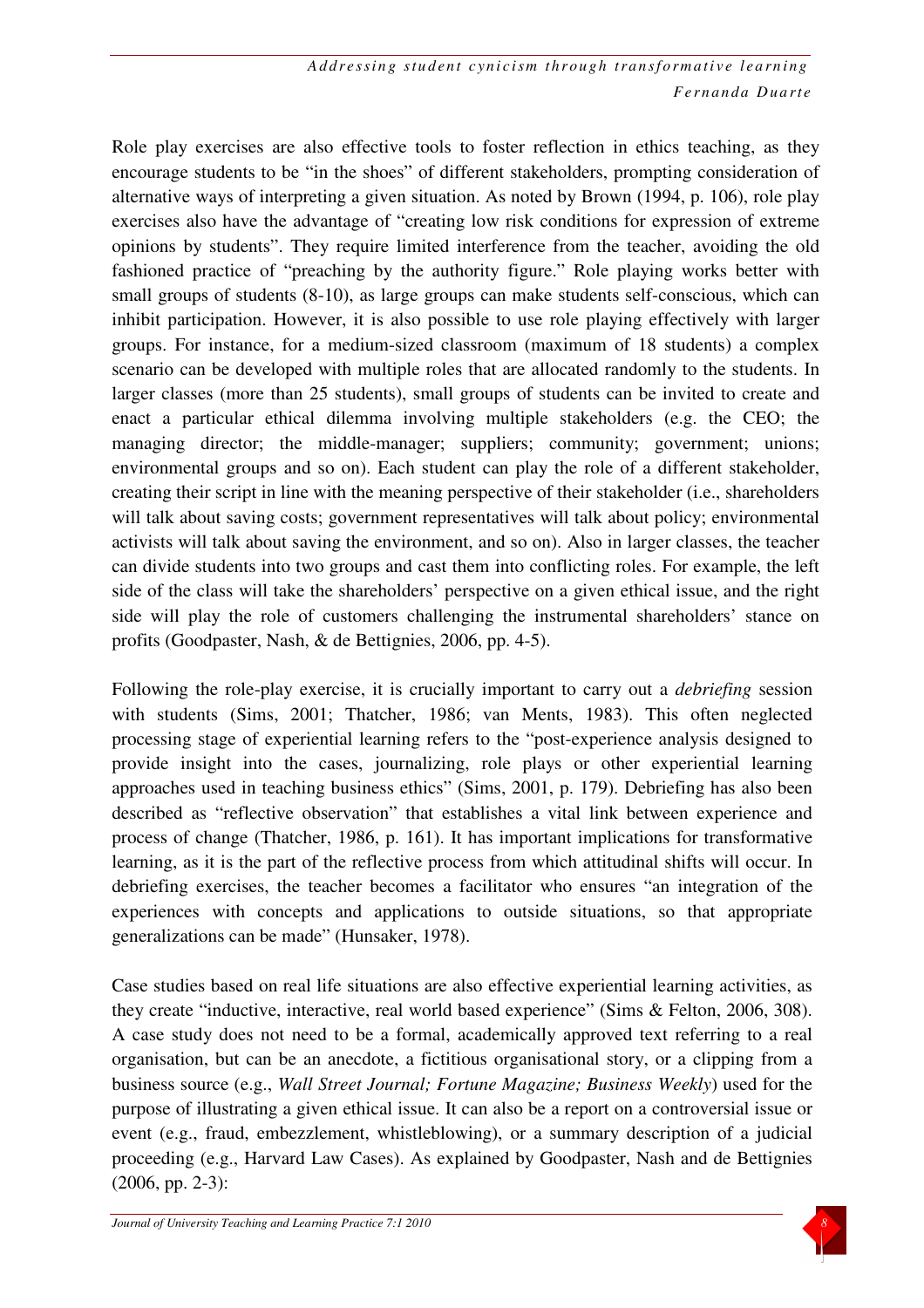The idea of the case method in the ethical arena is to offer the learner a vicarious decision making opportunity so that both moral and managerial judgement can be exercised, indeed actively *practiced* (original italics).

The teacher plays a pivotal role in the analysis of case studies, as they guide the special "partnership" with students by using techniques such as structured questioning, Socratic dialogue, feedback, role playing, break out team activities and written case analysis assignments. In the last few years, the case method has also enhanced teaching and learning through threaded discussions in "virtual classrooms" (Goodpaster, et al., 2006, p. 3).

Commercial film is another effective pedagogical tool (Duarte, 2006) that can be used to encourage students to reflect critically on the complexities of business ethical dilemmas. As noted by Giacalone & Jurkiewics (2001, p. 79):

*Connecting the ethical issues interwoven in cinematic characters, plots and outcomes to business ethics provides students with an interesting way to learn the nuance of ethical decision making. It helps to assert for the students that ethical issues in everyday life are not distinct and separate from those at work.* 

Corporate on-site visits (Jones & Ottaway, 2001) and guest speakers from ethics education institutions (e.g. St James Ethics Centre in Australia; Institute of Business Ethics in the United Kingdom) are useful to encourage a more positive, less cynical attitude towards business, especially when the company visited is actively engaged in ethically based activities such as corporate social responsibility or sustainability programs. A more positive attitude in relation to business can no doubt lead to greater confidence to apply ethical principles beyond university years, as students will not feel totally dejected and powerless because they believe that "all business is bad".

#### **Fostering critical thinking**

Given the importance of critical thinking in transformative learning, it is essential that a few sessions be devoted at the beginning of the semester to an exploration of this notion with the students. However, it is also essential that teachers themselves have a sound grasp of the meaning of this elusive concept. To this end, an electronic book by Moon (2007) is a valuable resource that provides an in-depth exploration of the different definitions of critical thinking, and offers some thought-provoking class exercises which have proved very successful with the author's students.

With regard to students, the first step to foster critical thinking is training them to be able to differentiate between opinion and evidence. To this end, Kitchener and King (1990, p. 169) offer some useful guidelines: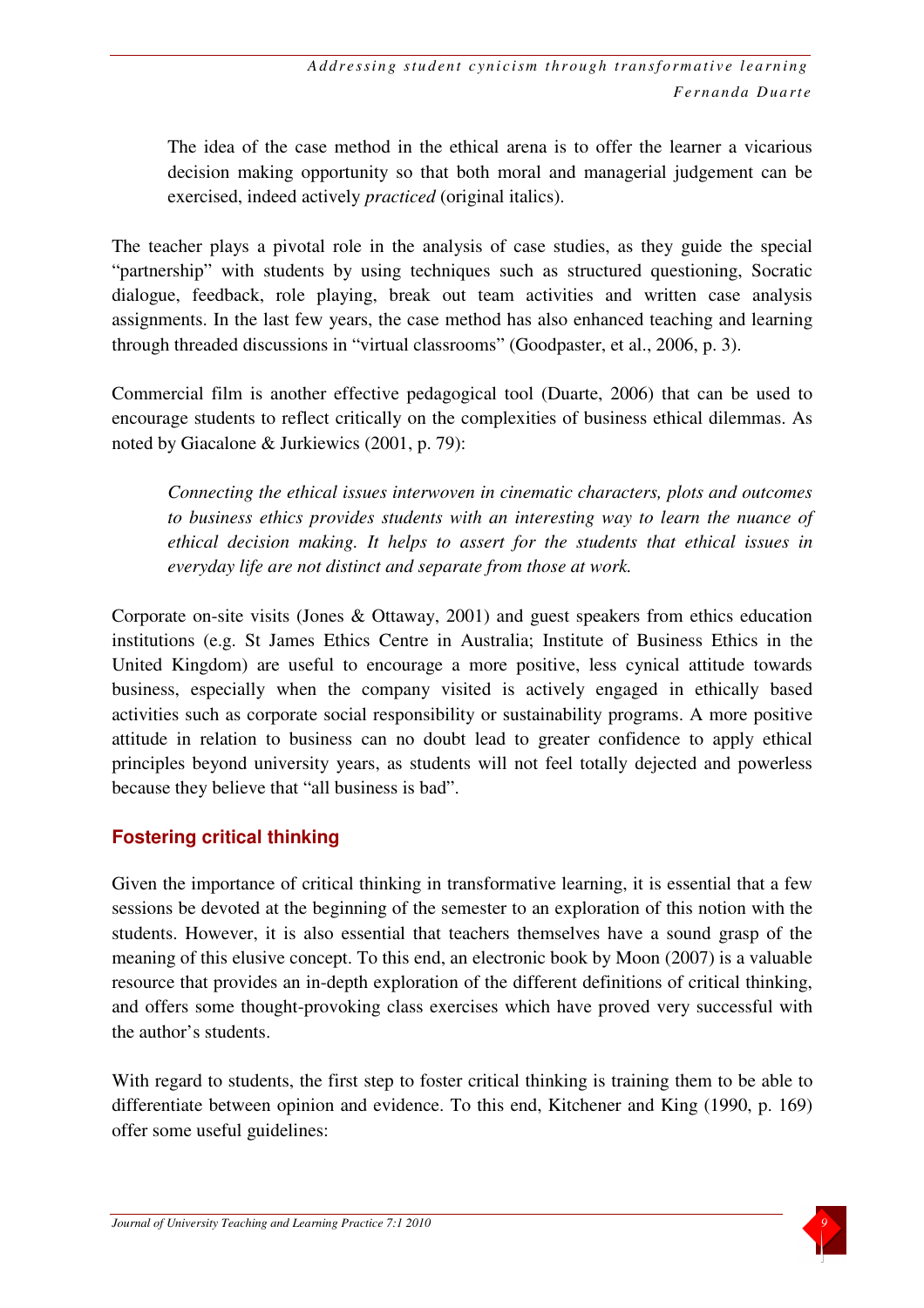- 1. Give the best evidence you can find for a specific point of view. Identify what makes it count as evidence.
- 2. Identify the evidence and arguments for a view that an authority in the field is presenting. What makes the evidence for the argument strong or weak?
- 3. Identify two or more points of view in an issue.
- 4. What do you believe about the issue? Is there any evidence that supports what you believe? What is the evidence that is contrary to what you believe?

The above guidelines enable students to grasp, for example, the constructed nature of news on TV and in the print media; in other words to identify the meaning perspectives underlying what has been reported. An effective class exercise to enable students to identify different meaning perspectives goes as follows. First, the teacher encourages discussion to ensure that students understand the notion of meaning perspectives. Then, students are asked to imagine that they are writers of news reporting a business ethics issue from different perspectives. Finally, students are asked to write reports on the issue from different points of view, explicitly identifying the meaning perspectives that underpin the different narratives that they have created.

#### **Assessing for transformative learning**

In a transformative learning program designed to address student cynicism, it is also essential to consider the types of assessment that will be used. This is because assessment can potentially provide learners with an indication not only of what is important to learn (in the current case positive attitudes to business ethics) but also of how to frame their developing reflectivity through writing. As a tool for representing students' learning, assessments can effectively promote reflective thinking because the written word expresses thoughts and ideas that arise out of deep reflection on the materials prescribed by the teacher.

It is important, nevertheless, to ensure that assessment methods are *constructively aligned* with learning outcomes and class activities. Constructive alignment is based on the premise that teaching for effective learning should be "a balanced system in which all components support each other, as they do in any ecosystem" (Biggs, 2004, pp. 26-27). This will enable the teacher to test whether their teaching has been indeed transformative; whether it has made a difference in how students think and act.

Reflective journals are particularly suitable for transformative learning, as they require time and space for reflection, encourage independent thought, and enable students to work with illdefined problems (see Carroll, 1994; Moon, 2007). In management courses reflective journals can be used, for example, to record students' observations and critical analyses of real-life issues with ethical ramifications reported by the media (e.g., recent cases of corporate fraud and embezzlement).

Filmic analysis can also be used as an experientially-based assessment method aligned with learning outcomes to enhance reflection and critical thinking. Giacalone & Jurkiewics (2001, pp. 79-80) suggest an assignment in which students are asked to choose, view and analyse a

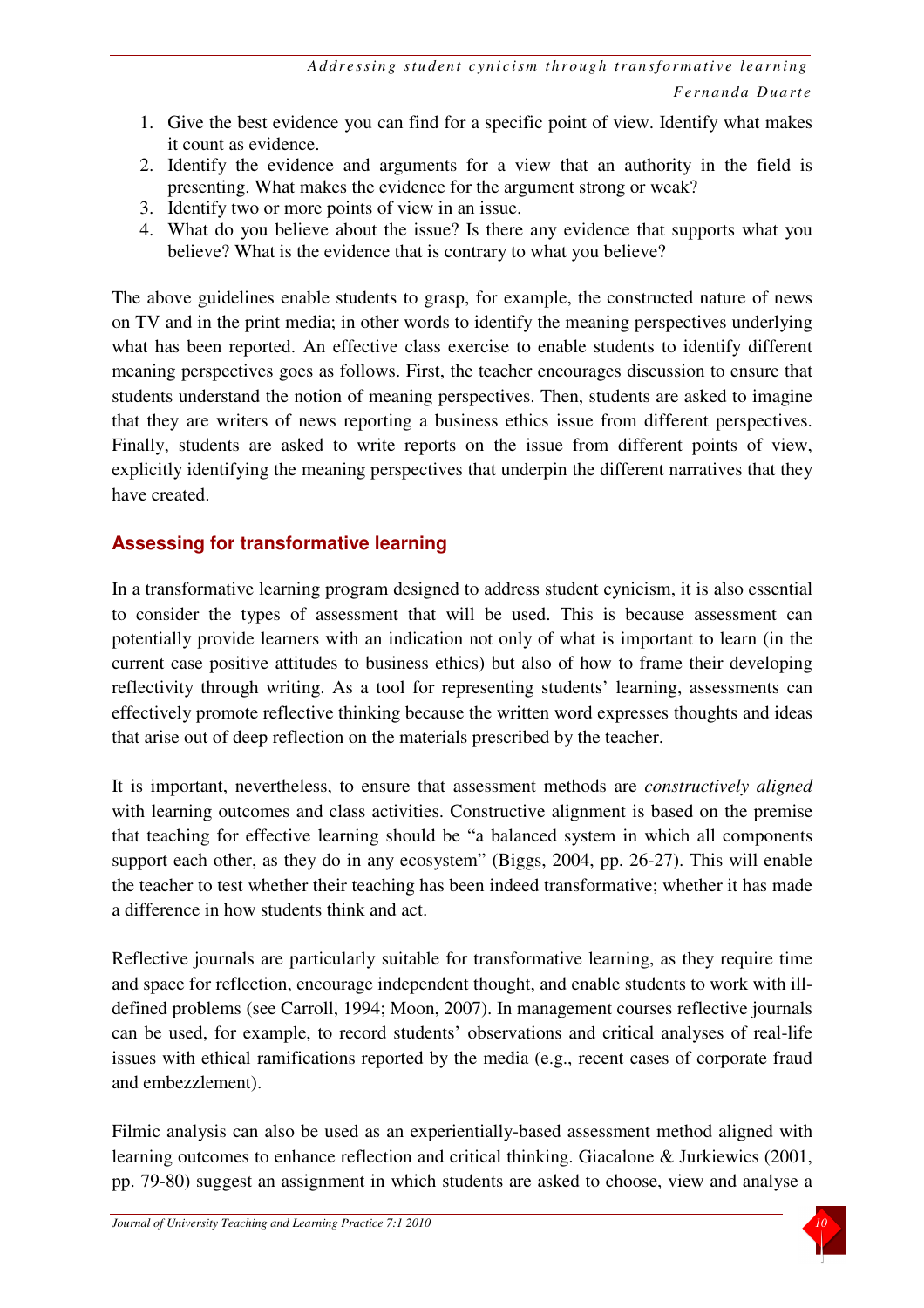film that includes a work-related ethical issue. Students are given specific guidelines that will help them to identify the ethical issue/s explored in the film, the different meaning perspectives portrayed, and the types of strategies used to address the issue/s in question.

Another effective assessment task to encourage transformative learning is storytelling. As commented by Zemke (1990), stories entertain, evoke emotion, trigger visual memories, and strengthen recall of the points illustrated (cited in Morgan & Dennehy, 2004, p. 376). Within the specific context of management education, suggests Waddock (1999, p. 190), stories can potentially encourage "student commitment to and understanding of the issues that managers face in their social, political, and ecological environments". For example, in a subject that analyses organisational power and politics, one of the assignments is to write a story about a situation in work settings involving the use of power and politics, and to analyse the ethical implications of the actions described. As stated by a student in the 2009 formal evaluation of this subject, "The storytelling assessment allowed me to think critically and analyse a topic using my own creativity and perspectives".

# **Conclusion**

Based on the author's concern with the problem of student cynicism, and on insights derived from the work of Mezirow and Schön, a case has been made in this paper for a transformative learning approach in the teaching of ethics in management courses. Mezirow's transformative learning approach and Schön's concept of reflective practitioner were discussed as valuable heuristic tools to help teachers understand the role of reflection and critical thinking in shifting negative attitudes, and endowing students with the confidence that, as future professionals, they will be able to make positive contributions to society.

It was suggested, borrowing from Wenger (1999), that through class activities and assessments conducive to reflection and critical thinking, the teacher can play a "brokering" role in the boundary crossing between university and work, equipping students with the required skills for a "consequential transition" (Beach, 2008, pp. 42-43) into the workforce – in other words, a transition that creates opportunities for individuals to be actively involved in the transformation of society. To this end, it is essential that students are able to deal with ethically complex and ambiguous situations which they are likely to encounter in their working lives.

Since the author has introduced class activities and assessments purposely designed to foster higher levels of reflection and critical thinking among her students, she has noticed some encouraging changes. For example, the class discussions in her subjects have been more reflective and engaging, and students seem more consciously aware of the application of abstract concepts to real-life situations. Greater levels of student satisfaction were observed in the 2009 formal evaluation survey for the unit on organisational power and politics, reflected in comments such as:

*Tutorials got you to critically think about the practical application of theory*.

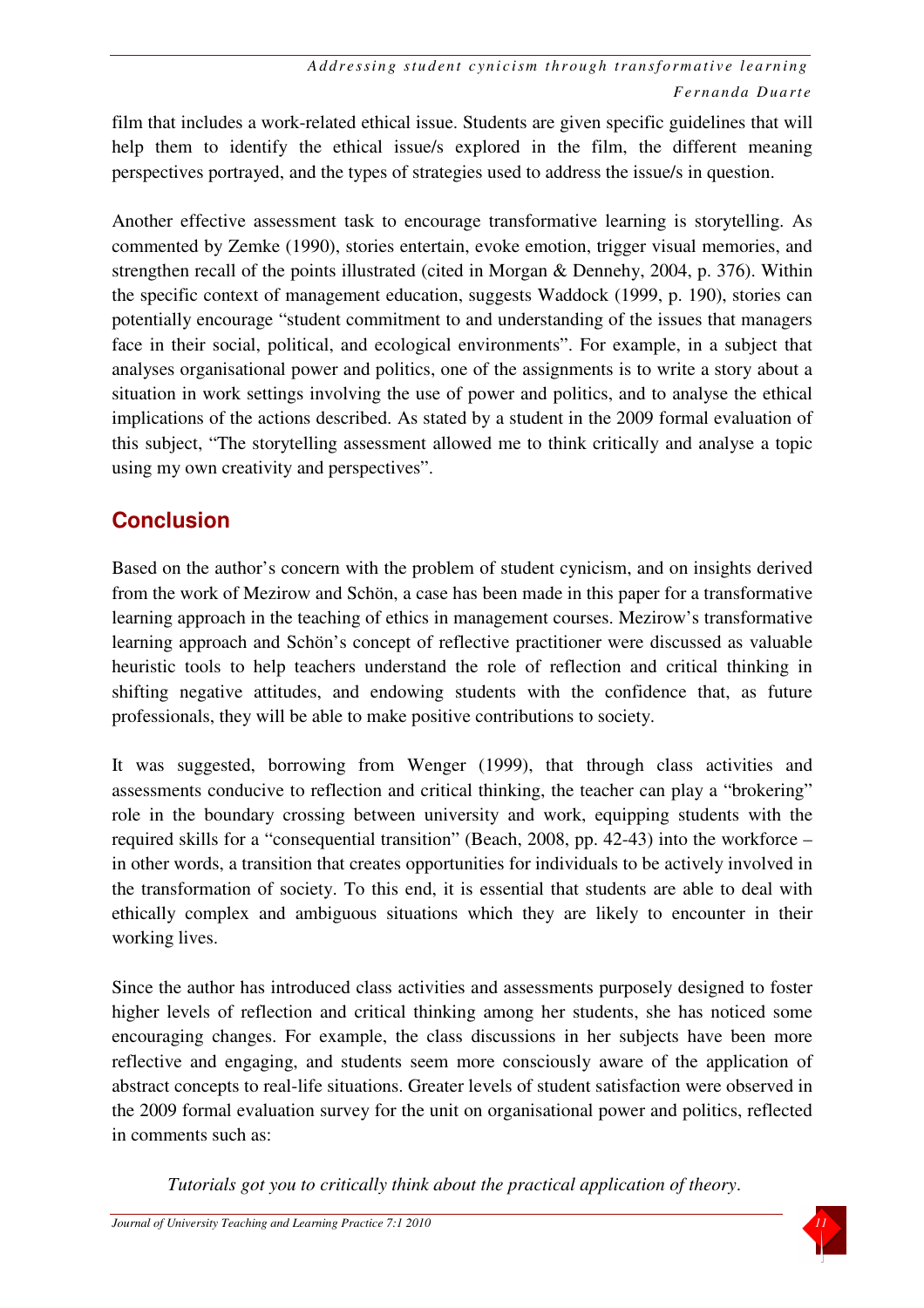*The topics of this unit were/are relevant to future work after uni, and were presented in an easy to understand format. The assessments have been good to synthesise our learning.* 

*This unit allowed me to see something I have never thought of.* 

Nevertheless, further research is needed to ascertain more systematically the extent to which transformative learning are effective to counteract cynicism among management students. Ideally, studies of this nature should have a longitudinal design to monitor the attitudes of the same cohort over a period of time. Future research could also compare the attitudes of management students who have been through a structured transformative learning program with those of their counterparts who have not, in order to ascertain whether there are significant differences in the learning patterns of the two groups. This type of research could be taken a step further with a survey of a group of management students from the same cohort in their final year of university, and some time later, in their work-settings, to see if transformative learning has had long-term effects on their attitudes. This is a quintessentially important area of study as it acknowledges "higher order goals" as part of educational curriculum, contributing to the creation of more sustainable worldviews.

### **References**

- Adebowale, M. (2002). Towards a Socially Inclusive Sustainable Development Research Agenda. In M. Eames & M. Adebowale (Eds.), *Sustainable Development and Social inclusion* (pp. 4-16). Yourk: Joseph Rowntree Foundation.
- Alvesson, M., & Willmott, H. (1996). *Making sense of Management: A Critical Introduction*. London: Sage.
- Beach, K. (2008). Consequential transitions: A developmental view of knowledge propagation through social organizations. In Y. Engerstrom, R. Mietnnen & R.-L. Punamaki (Eds.), *Perspectives on Activity Theory*. Bingley, UK: Emerald.
- Biggs, J. (2004). *Teaching for Quality Learning at University: What the Student Does* (Second Edition). Berkshire Open University Press.
- Block, W., & Cwik, P. (2007). Teaching business ethics: A 'classificationist' approach. *Business Ethics: A European Review, 16*(2).
- Boatright, J. (2007). *Ethics and the Conduct of Business* (Fifth Edition.). Upper Saddle River, New Jersey: Pearson-Prentice Hall.
- Brookfield, S. D. (1995). *Becoming a Critically Reflective Teacher*. San Francisco: Jossey-Bass.
- Brown, K. (1994). Using role play to integrate ethics into the business curriculum a financial management example. *Journal of Business Ethics 13*(2), 95-104.
- Burrell, G. (2001). Ephemera: Critical dialogues on organization. [Critical thought; critical management studies]. *Ephemera, 1*(1), 11-29.
- Carroll, M. (1994). Journal writing as a learning and research tool in the adult classroom. *TESOL Journal 4*(1), 19-22.

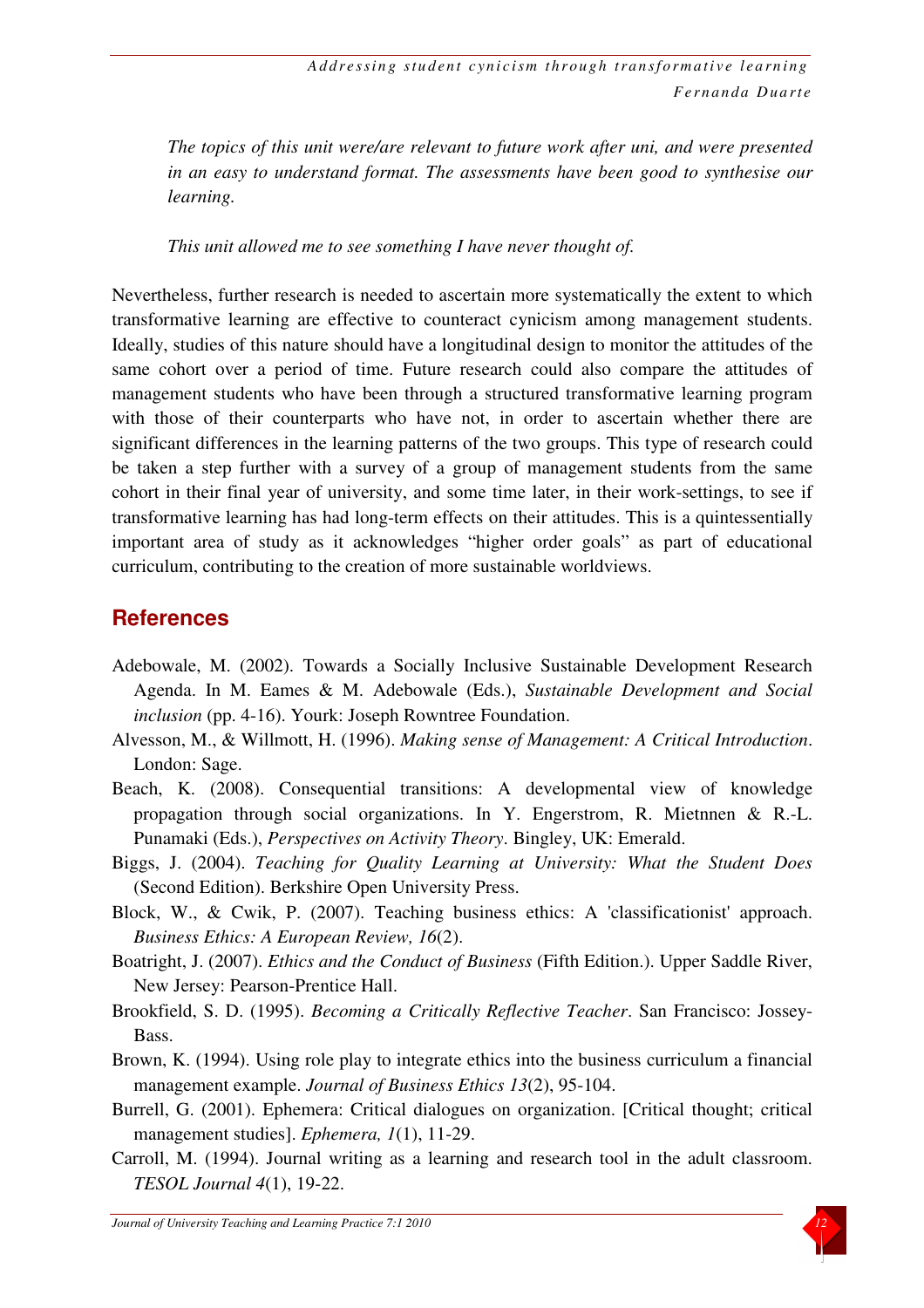- Cave, A. (2007). Making sense of sustainability. *The Telegraph*. Retrieved from http://www.telegraph.co.uk/money/main.jhtml?xml=/money/2007/06/26/cchief126.xml on 27.01.2010
- Cheney, H., Nheu, N., & Vecellio, L. (2004). *Sustainability as social change.* Paper presented at the Sustainability and Social Science: Round Table Proceedings Sydney.
- Crane, F. G. (2004). The teaching of business ethics: An imperative at business schools. *Journal of Education for Business, 79*(3), 149-151.
- Cunliffe, A. (2002). Reflexive dialogical practice in management learning. *Management learning, 33*(1), 35-61.
- Cunliffe, A. (2004). On becoming a critically reflexive practitioner. *Journal of Management Education, 28*(4), 407-426.
- Cunliffe, A., & Jong, J. (2002). *Reflexivity as intellectual and social practice.* Paper presented at the Annual Meeting of the Public Administration Theory Network, May 29- 31 Cleveland, Ohio.
- Dale, A. (2001). *At the edge: Sustainable development in the 21st century*. Vancouver, Canada:: University of British Columbia Press.
- Desjardins, J. (2006). *An Introduction to Business Ethics*. New York: McGraw-Hill.
- Dewey, J. (1938). *Experience and Education*. Kappa Delta: Pi.
- Duarte, F. (2006). Commercial Film as a Heuristic Tool in Organisation Studies. *Informit E-Library - RMIT Publishing*. Retrieved from http://search.informit.com.au./browsePublication;title=APROS11;res=E-LIBRARY
- Duarte, F. (2008). What we learn today is how we behave tomorrow: A study on students' perceptions of ethics in management education *Social Responsibility Journal, 4*(1/2), 120- 128.
- Fournier, V., & Grey, C. (2000). At the critical moment: Conditions and prospects for critical management studies. *Human Relations, 53*, 7-32.
- French, R., & Grey, C. (1996). *Re-thinking Management Education* London: Sage.
- Friedman, M. (1970). A Friedman doctrine The social responsibility of business is to increase its profits. *New York Times*, 17.
- Giacalone, R. A., & Jurkiewics, C. L. (2001). Lights, camera, action: teaching ethical decision making through the cinematic experience. *Teaching Business Ethics, 5*, 79-87.
- Goodpaster, K., Nash, L., & de Bettignies, H.-C. (2006). *Business Ethics: Policies and Persons*. New York: McGraw-Hill Irwin.
- Grey, C. (2004). Reinventing business schools: The contribution of critical management education. *Academy of Management Learning and Education, 3*(2), 178-186.
- Grey, C., & Mitev, N. (1995). Management education: A polemic. *Management Learning, 26*(1), 103-108.
- Grey, C., & Willmott, H. (Eds.). (2005). *Critical Management Studies: A Reader*. New York: Oxford University Press.
- Harris, J. R., & Guffey, H. J. (1991). A measure of the short-term effects of ethical instruction. *Journal of Marketing Education, 12*, 64-68.
- Hunsaker, P. L. (1978). Debriefing: The key to effective experiential learning. In D. C. Berenstuhl & S. C. Certo (Eds.), *Exploring Experiential Learning: Simulations and Experiential Exercises* (pp. 3-4). East Brunswick: Nichols.

*Journal of University Teaching and Learning Practice 7:1 2010* 

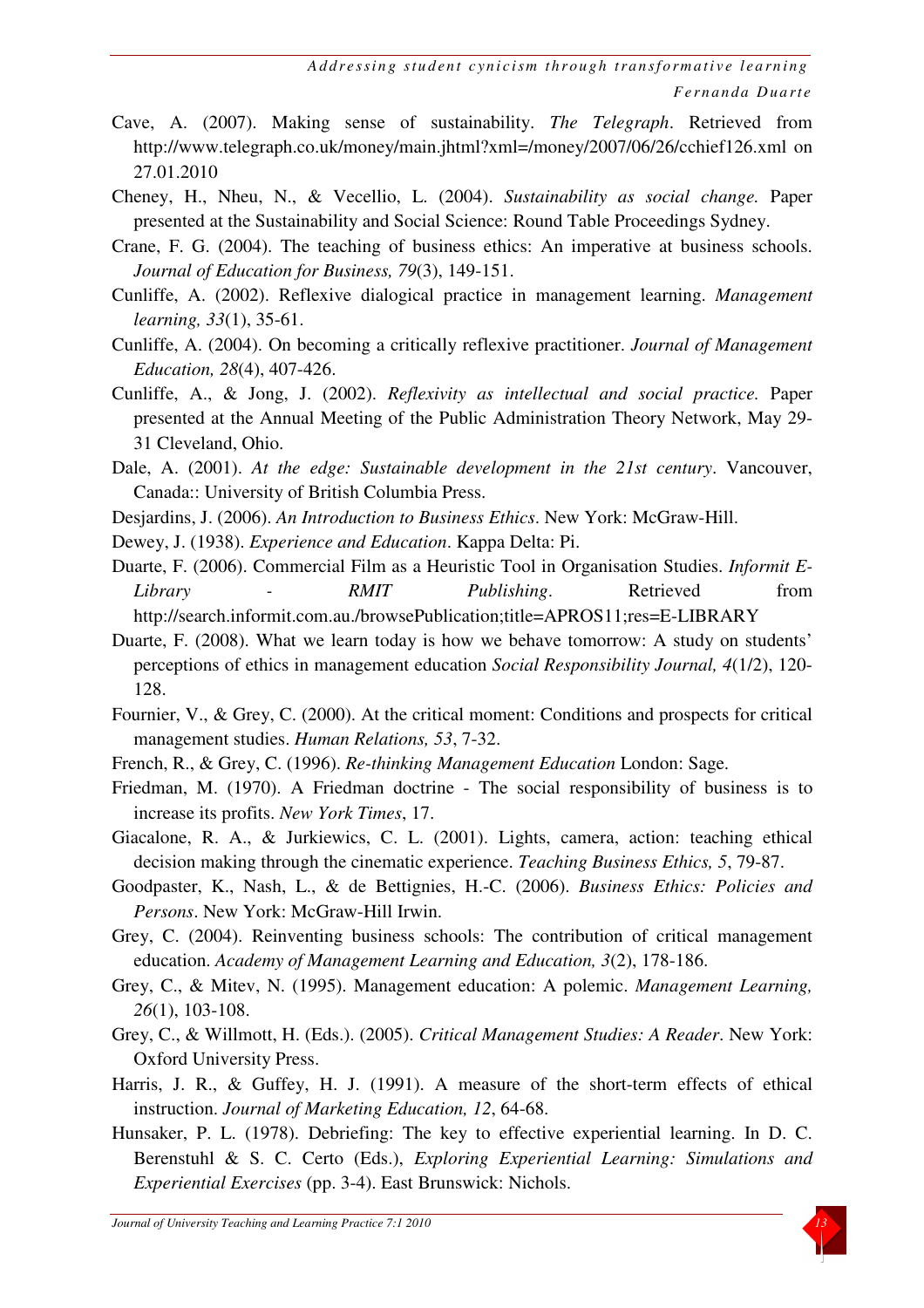- Johnson, B. (2005). Overcoming "doom and gloom": Empowering students in courses on social problems, injustice and inequality. *Teaching Sociology, 33*(1), 44-58.
- Jones, E., Henfler, R., & Johnson, B. (2001). *The Better World Handbook: From Good Intentions to Everyday Actions*. Gabriola Island, BC: New Society.
- Jones, E., & Ottaway, R. N. (2001). The effectiveness of corporate on-site visits for teaching business ethics. *Teaching Business Ethics, 5*, 141-156.
- Kitchener, K., & King, P. (1990). The reflective judgment model: Transforming assumptions about knowing. In J. Mezirow & Associates (Eds.), *Fostering Critical Reflection in Adulthood: A Guide to Transformative and Emancipatory Learning* (pp. 159-176). San Francisco: Jossey-Bass.
- Kohn, J., & Gowdy, J. (2001). Sustainability as a management concept. In J. Kohn, J. Gowdy & v. d. Straaten (Eds.), *Sustainability in Action: Sectoral and Regional Case Studies*. Cheltenham: Edward Elgam Publishing.
- Koning, J. (2001). *Social sustainability in a globalizing world: context, theory and methodology explored*. Paper presented at the UNESCO /MOST Meeting. Retrieved from http://www.tilburguniversity.nl/globus/seminars/sem02.02.pdf
- Langsdorf, L. (1988). Ethical and logical analysis as human science. *Human Studies, 11*, 45.
- LeClair, D. T., Ferrel, L., Montuori, L., & Willems, C. (1999). The use of behavioral stimulation to teach business ethics. *Teaching Business Ethics, 3*, 283-296.
- Loeb, P. R. (1999). *Soul of a Citizen: Living with Conviction in a Cynical Time*. New York: St Martin's Griffin.
- McKenzie, S. (2004). *Social Sustainability: Towards Some Definitions*. Magill, South Australia: Hawke Research Institute.
- Mezirow, J. (1990a). How critical reflection triggers transformative learning. In J. Mezirow & Associates (Eds.), *Fostering Critical Reflection in Adulthood: A Guide to Transformative and Emancipatory Learning* (pp. 1-20). San Francisco: Jossey-Bass.
- Mezirow, J. (1990b). Preface. In J. A. Mezirow (Ed.), *Fostering Critical Reflection in Adulthood: A Guide to Transformative and Emancipatory Learning*. San Francisco: Jossey-Bass. xiii-xxi.
- Mezirow, J., & Associates. (1990). *Fostering Critical Reflection in Adulthood: A Guide to Transformative and Emancipatory Learning*. San Francisco: Jossey-Bass.
- Milton-Smith, J. (1995). Ethics as excellence: A strategic management perspective. *Journal of Business Ethics, 14*(8), 683-693.
- Moon, J. (2007). We seek it here…a new perspective on the elusive activity of critical thinking: a theoretical and practical approach Available from http://escalate.ac.uk/2041
- Morgan, S., & Dennehy, R. (2004). Using stories to reframe the social construction of reality: A trio of activities. *Journal of Management Education, 28*(3), 372-389.
- Pamental, G. L. (1989). The course in business ethics. *Journal of Business Ethics, 8*, 547-551.
- Reynolds, M. (1997). Towards a critical management pedagogy. In J. Burgoyne & M. Reynolds (Eds.), *Management Learning: Integrating Perspectives in Theory and Practice* (pp. 312-328). London: Sage.
- Reynolds, M. (1998). Reflection and critical reflection in management learning. *Management Learning, 29* (2), 183-200.